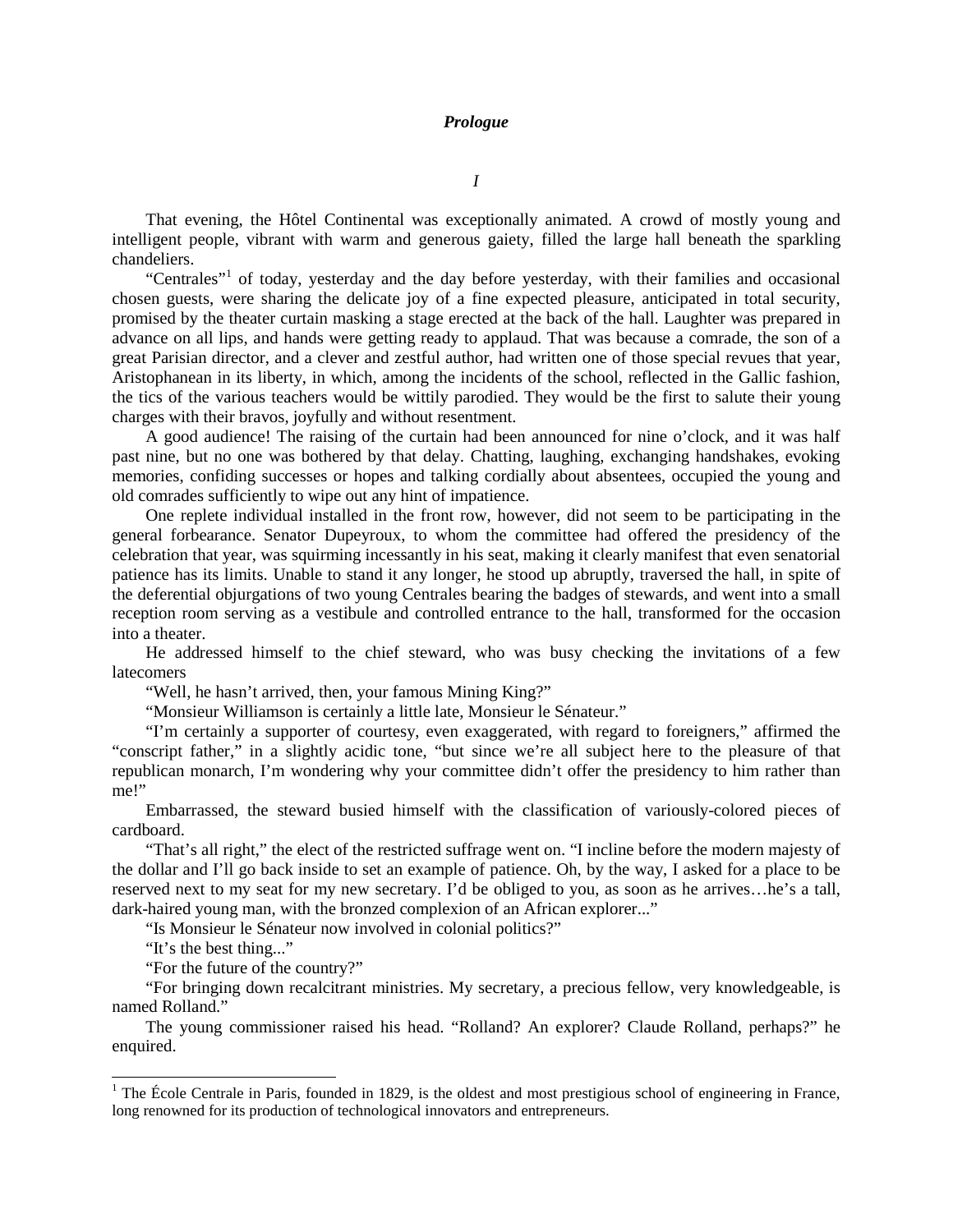"Do you know him?"

"He was a comrade of my older brother at the École Centrale."

"Bah! He's an engineer and didn't say anything to me about it! It's a pearl of knowledge and modesty that I've found there. Look—here he is!"

Claude Rolland had, indeed, come in, very late but with his excuse on his arm: Mademoiselle Edmée Rolland, as tall and slim as her brother; as blonde as he was dark; better than pretty, beautiful—but with a slightly grave beauty that seemed poorly adapted to the tender shade of her abundant, slightly curly and hectic hair. In particular, she had two superb large blue eyes, gentle and profound, and, at the same time bright, with a determined and energetic gleam.

Claude introduced her to his new "boss."

"I understand," said the latter, bowing a trifle ponderously to the young woman, "why you've renounced the glory of your distant expeditions for Mademoiselle your sister; she's charming!"

"Our mother, who was our only remaining parent, having passed on, duty recalled me to Edmée..."

"Only your duty?" questioned the young woman, mildly.

"And my tender affection, Sister, as you know very well!" Claude replied, in his masculine but musical voice.

In a gallantly pretentious fashion, Dupeyroux added. "You'll doubtless hold it against me, Mademoiselle, if I take possession of your brother in order to talk about our great report?"

"Not at all, Monsieur—the interests of the State before all!"

"Always at your orders, Monsieur le Sénateur," said Claude. And he called: "Furet!"[2](#page-1-0)

"Present, Commandant," said a blond and thickset fellow who had come in behind the fraternal couple, and had remained respectfully to one side until summoned.

"Take charge of our coats," the young man said to him, throwing him his overcoat, "and I confide Mademoiselle Edmée to you."

"Have no fear, Commandant," said the other, hastily rejoining the young woman.

Dupeyroux took his secretary by the arm.

"My dear chap, that's the second time that fellow has called you Commandant, but..."

"I'm not. This is the explanation: Jean Guitard, nicknamed Furet, is a brave and skillful sailor, who has navigated numerous rapids on the great African rivers under my orders. That's when he acquired the habit of calling me his Commandant, and he's never wanted to get out of it, any more than he consented to leave me when his official service to the State ended."

"I understand. Let's talk briefly and to the point. Where are you up to in our work?"

"The first part, the list of accusations, is already in your in-tray."

"Terrible, isn't it, the charge sheet? It's necessary that every paragraph be a stick of dynamite, in order that the whole ensemble is blown to smithereens, minister and ministry together."

"Alas, the task is only too easy; it's sufficient to content oneself with telling the truth."

"So much the better!"

*So much the worse*, thought Claude, who, not being a politician, had the naivety of thinking of the country first and foremost.

"And the second part—the reforms? For it's all very well to demolish, on condition that one takes responsibility for rebuilding. Everything is there, you understand!"

Claude Rolland understood only too well. It was not without a certain coldness, the mask of an honest scorn, that he replied: "My notes are organized; I've just begun writing them up."

"Do a good job! When will you be finished."

"In a week at the latest."

"Good—the interpellation is in a fortnight; I'll have time to work on my speech. Now..."

He was interrupted by the sudden arrival of one of the celebration's stewards, at a run, exclaiming: "Monsieur le Sénateur, we're only waiting for you to give the signal."

"Your rich Yankee has arrived, then?"

<span id="page-1-0"></span><sup>&</sup>lt;sup>2</sup> *Furet* is the French equivalent of the English "ferret."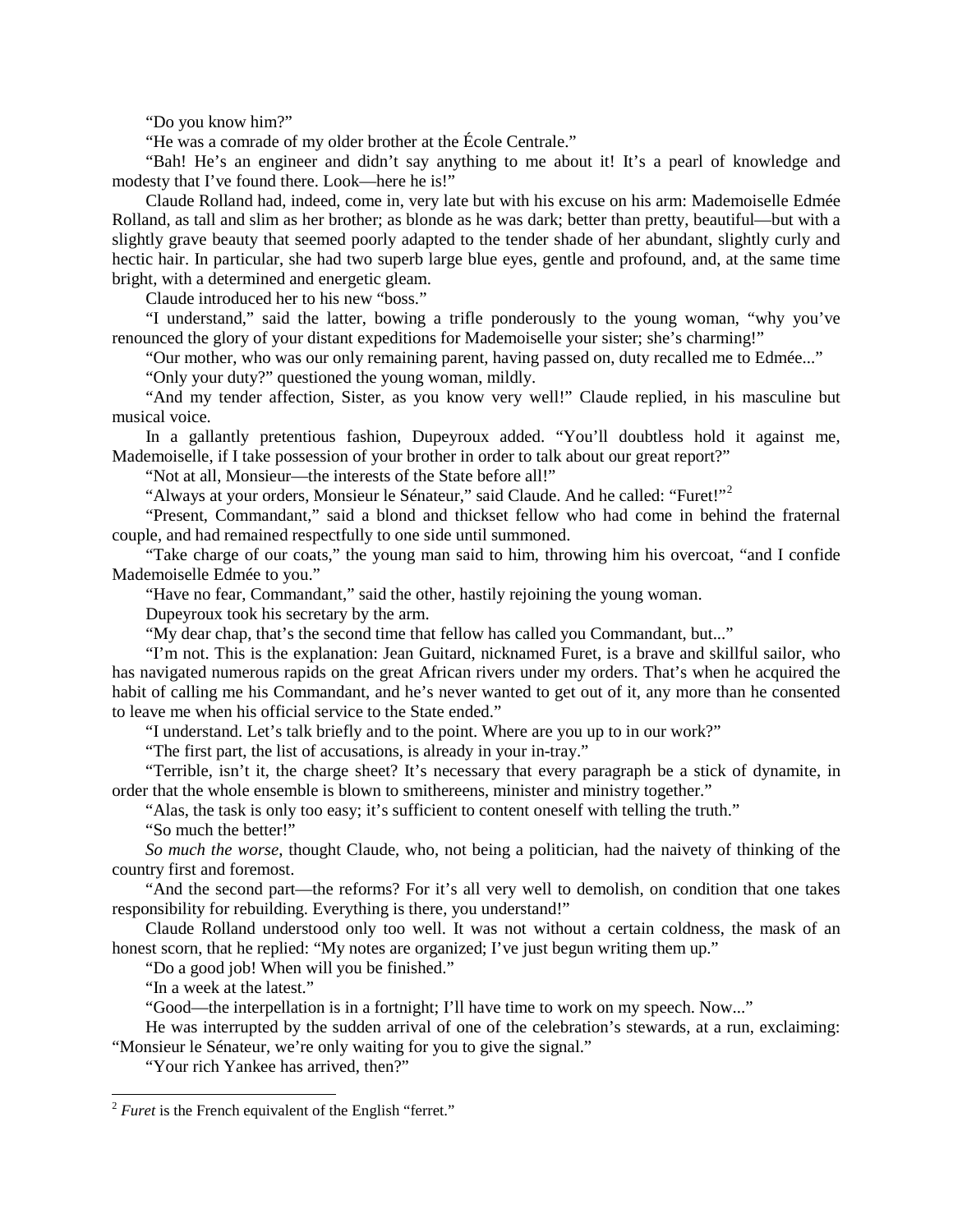"A moment ago."

"Impossible—we'd have seen him!" said the chief steward.

Laughing, the comrade who had just arrived explained: "Weren't we told that he's the greatest eccentric in North America? He came in through the rooms reserved for the performers. He's flatly refused the seat that was reserved for him next to Monsieur le Sénateur and demanded two chairs for himself and his groom, a puny chap with an insolent and stuck-up manner, and has sat down in the passage leading from the wings to the reception room. That way, he can leave easily if the performance bores him. He's an eccentric!"

"In that case," said the chief steward, "we can't give him an entrance?"

Dupeyroux, who was already heading back into the hall, stopped, and in a tone shot through with irritated jealousy, said: "You'd arranged an ovation for that fantasist?"

"Out of professional admiration for the foremost geologist in the world!"

"Oh!"

"It's not saying too much, Monsieur le Sénateur. Every time that astonishing man, a prospector without equal, points his finger at the ground and says: 'Dig a shaft there,' they find the coal, the oil or the minerals predicted. Never a hesitation, never an error—hence his colossal fortune."

"Legend… or bluff!" protested Dupeyroux, shrugging his senatorial shoulders. Then he went into the hall of the celebrations, followed by Claude Rolland.

Their appearance was saluted with the rhythmic salvos of an ovation, which the vanity of the parliamentarian attributed to himself, although it was actually addressed to his comrade, whose intrepid youthful glory as an explorer reflected on everyone and made the École proud.

The performance had scarcely been running for ten minutes when a person of rather rude appearance, with a long bushy beard and no moustache, wearing a long frock-coat and a vast hat, arrived on the threshold of the little control room, debating in a low voice with one of the hotel footmen. He seemed the complete type-specimen of the Yankee, as popularized by caricaturists in the Old World.

"Very close to the stage, on the right, with his groom," the footman indicated, before making off, with an anxious expression.

The bearded man head toward the door of the hall with meter-long strides, where a steward stopped him.

"Green card? Or pink?"

"No ticket. Just off the train, no time to get one. No need, anyway. Jonathan Loeb, chief of the Knights of Labor,<sup>[3](#page-2-0)</sup> member of the general staff of the Salvation Army..." As the steward pursed his lips with courteous irony, the red-bearded man said, in a surly tone: "You still have the right to smile at Salvationists in France; you'd bow if we were in America, or even in India."

"Unfortunately, Monsieur, we're in Paris, where those titles don't have the power to impose orders."

"And this one?" said the tall, robust individual, standing up straight. He rapidly placed his open right hand, with the fingers extended and together, on his stomach, and then raised it to his forehead, made what is known in military terms as a half-turn, and immediately returned to his original position.

The commissioner looked at him, amazed and amused. "Are you in pain?" he asked.

The newcomer sketched a scornful gesture.

At that moment, a pale young man irrupted into the same vestibule. He had a curly moustache, a fur coat over his arm, and was clad in an evening suit of the very latest fashion: an accomplished specimen of the "dandy" or "snob," one of those elegant high spirits of Parisian high society who, without any

<span id="page-2-0"></span><sup>&</sup>lt;sup>3</sup> The Noble and Holy Order of the Knights of Labor, founded in 1869, was one of the largest and most powerful American labor organizations of the late 19th century, but it dwindled rapidly in the 1890s, eventually disappearing in 1939. Modeled on the Freemasons, of whose august society the newcomer is obviously also a high-ranking member, it maintained a secrecy of membership in order to prevent employers taking reprisals. It had considerable support within the Catholic Church, but was regarded with suspicion by left-wing labor unions because of its staunch Republicanism.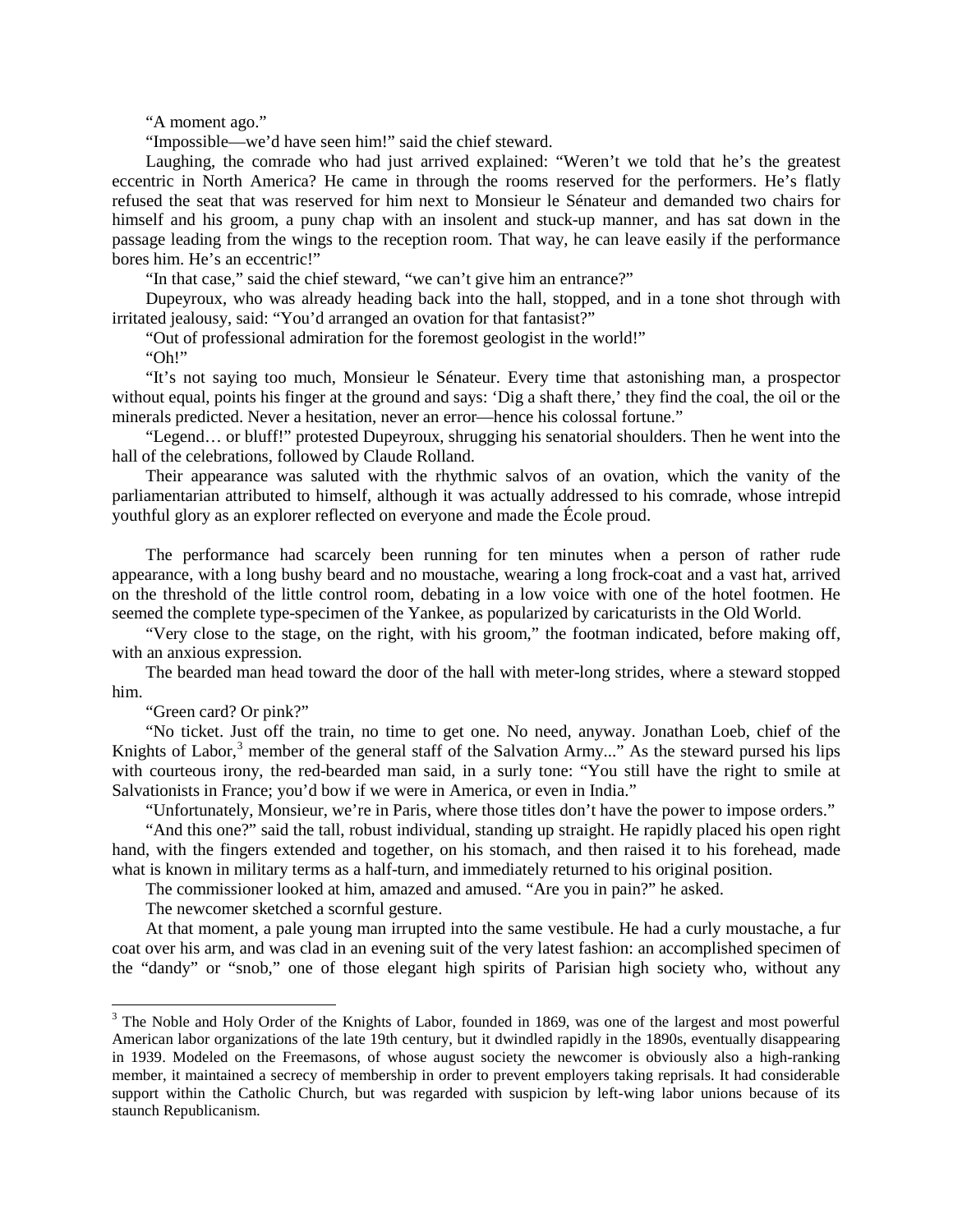entitlement whatsoever, are at all the premières, welcome in almost all salons, and make up the most specialized or reputedly most exclusive social cliques.

He came in casually. Proclaiming in a serenely shrill voice: "I'm late, I'll wager? Damn it, I was in such exhilarating society..."

He stopped dead. As he turned in the direction of the great hall, after having thrown his invitation negligently on to the green baize table of the chief steward, his gaze had just alighted on the tall and singular transatlantic individual, who, looking at him fixedly, put his hand to his stomach and then to his forehead for a second time.

"Damn it!" muttered the elegant latecomer, between his teeth. "That's the first time that I've encountered..."

And, awkwardly, because he was somewhat intimidated in spite of his aplomb, he took a step toward the man with the red beard and the small, steely eyes, placing his right hand, with the fingers extended, in front of his throat, and then touching his right shoulder, before letting it fall slowly again to dangle alongside his thigh.

The hollow and rigid features of the man who had named himself Jonathan Loeb to the Centrale steward relaxed in satisfaction. "Good, an apprentice," he murmured.

With a stiff gesture he extended his hand to the pale young man, and their handshake, devoid of any warmth, was nevertheless long enough for an observer to have the sensation that they were carrying out some kind of secret ritual.

"Delighted to meet you," said the American, coldly.

"What can I do for you, Monsieur?" asked the dandy, in the same tone.

"Get me in, although I haven't had the leisure to get myself a ticket."

"Difficult..." Suddenly, he slapped his forehead. "But no, in fact," he said. "The Senator who's presiding is..." He finished the sentence whispering in the American's ear.

With an abrupt gesture, Jonathan Loeb took from his pocket an enormous worn leather wallet, and took a card out of it, on which he wrote, below his name:

*Chief of the Supreme Council of New York*.

And then: *Necessity to attend celebration*.

He slipped the card into a gummed envelope, sealed it and handed it to one of the young stewards, saying: "To the senator president immediately. Interest of a superior order."

The steward, with a rather poor grace, rang for a messenger, whom he charged with carrying the missive to its destination.

Loeb turned to his pale and perfumed companion and said, in a brusque and trenchant tone: "Thank you. If I can ever be useful to you in my turn..."

"Of course. I'm glad to have run into you. I'm expecting to visit the United States soon..."

"Pleasure trip?"

"No, it's a matter of establishing the death of a relative who disappeared."

"A long time ago?"

"We last had news of him, by chance, twenty-five years ago."

"Difficult. Tell me anyway."

"Permit me first to introduce myself. Grégoire de Montalpé, well known in leisured Parisian society, great hunter of stars...the terrestrial kind: an astronomy full of charm but costly. And, well, it's a good time for me to get a feel...."

"A feel?"

"That is to say, to get my hands on a certain inheritance."

"I understand. This disappearance, only dating back twenty-five years..."

"Will tie up the funds for another five years. I can't, however, wait that long."

"French, presumably, this disappeared individual?"

"No, Russian. Muscovite genealogical branch, extinct with him, I believe. Oh, if you could help me to get the death of this Lobanief certified..."

The Yankee shivered from head to toe. "What did you say?" he articulated, hoarsely.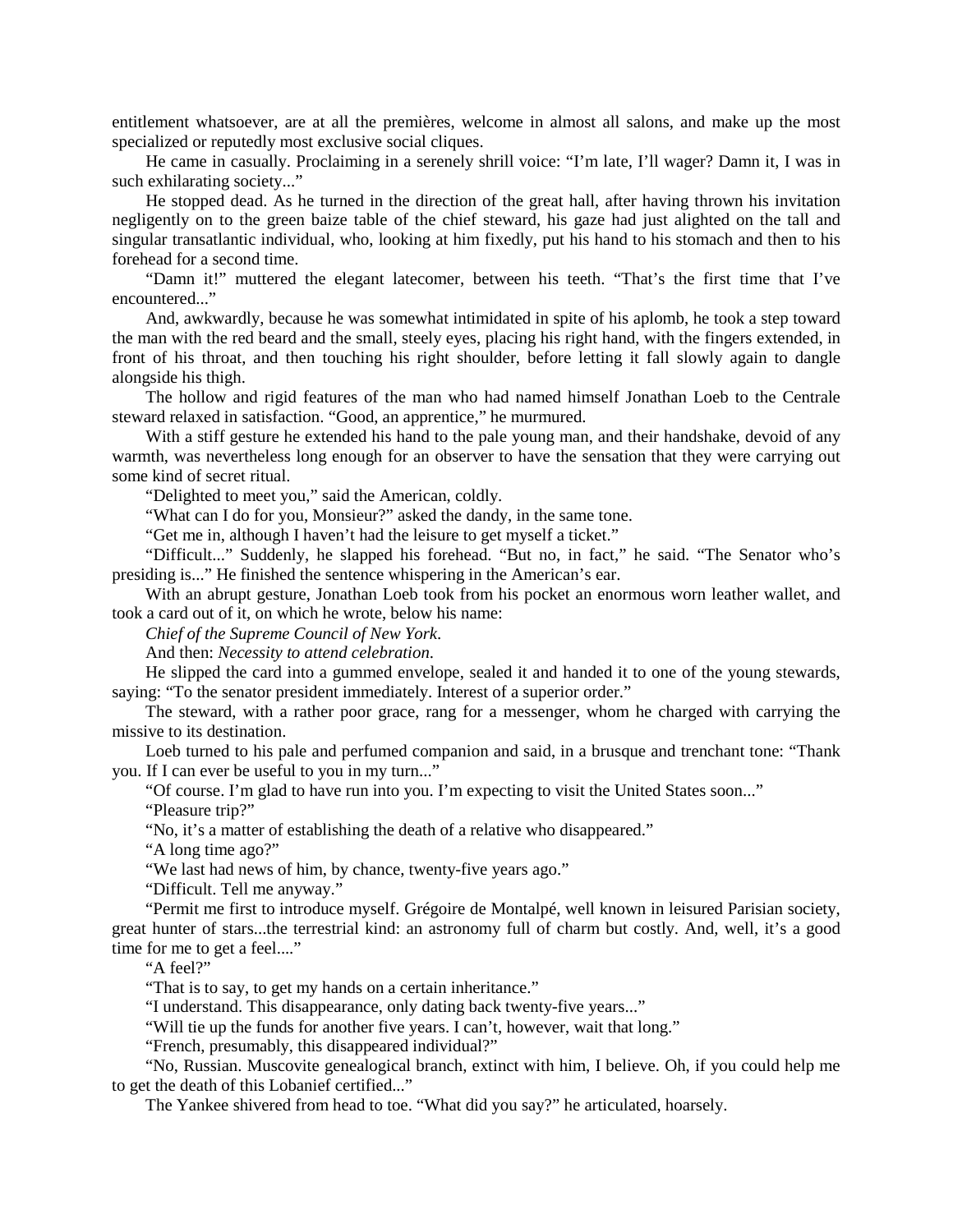"I said Baron Lobanief, aristocrat of Valchow."

"Him!"

"You know him?" said de Montalpé, stupefied.

"I've been looking for him for twenty years! That's the man that it's important for you to discover?" "Not alive, you understand."

"Trust me—vengeance is a sure guide."

"Vengeance?"

"Listen! The Russia of today is almost mild, but that of old…! My father was a Jewish serf. His overlord, young Lobanief, had him exiled to Siberia, where I was born to hate. When my father died I quit the icy inferno to search for our torturer. The latter, disgraced, had left the country. I followed his trail too old, alas!—across Europe and then the Ocean. In Chicago, one day, I found evidence that he had passed though, but then I lost the trail, and I spent my last dollar without being able to pick it up again. Then..."

"You abandoned the game?"

"Never!"

"Without money, though..."

"What need do I have of money when I have an army at my service?"

"Don't understand."

"I have the soul of a leader. I became a Knight of Labor, in order to become one. Of the Salvationists, countless all over the surface of the globe, I'm really in command, as chief of the general staff, although the Marshal and his wife reign...and collect.<sup>[4](#page-4-0)</sup> As a Freemason, I'm at the head of all the rites recognized in America. Strengthened by that triple occult sovereignty, the master of a million men of all nations and social classes, to convert into loyal agents, I've extended my nets."

"But you haven't found him?"

"Not yet."

"That's because Lobanief is dead."

"It's because he isn't. Tombs are loquacious; living lips know how to keep quiet. Not all, however."

"You have a clue?"

"Yes—a report from a Salvationist has identified a man who, thinking himself alone, has twice pronounced the name of the man I hate."

"And that man…?"

"Is in this hall. Nothing is as propitious as the neutral terrain of a celebration to make contact with a power who is almost unapproachable elsewhere."

"He's a prince, then?"

"He's a king—one of our American kings, sovereign by grace of the power of gold."

"The famous Williamson, perhaps?"

"The very same."

## *II*

That conversation was interrupted by the appearance of the bellboy coming back to invite Loeb, on the senator's behalf, to take his place in the armchair next to his presidential seat.

Loeb hastened forward, followed by de Montalpé, and the spectators, disturbed in the midst of their amusement, were surprised to see that caricaturish individual cutting through the joyful crowd unceremoniously, welcomed with marks of the greatest consideration by the most auspicious of the

<span id="page-4-0"></span><sup>&</sup>lt;sup>4</sup> The Salvation Army launched in the U.S.A. in 1880 was established by Salvationist emigrants from Britain, under the command of Commissioner George Scott Railton, but it functioned thereafter independently of the British military hierarchy organized by William Booth, with its own command structure. General Booth was still alive in 1910, when this novel was written, but would not have had any effective authority in the U.S.A. The "Marshal" to whom Loeb refers is fictitious, and the organization as he imagines it bears no resemblance to the actual one.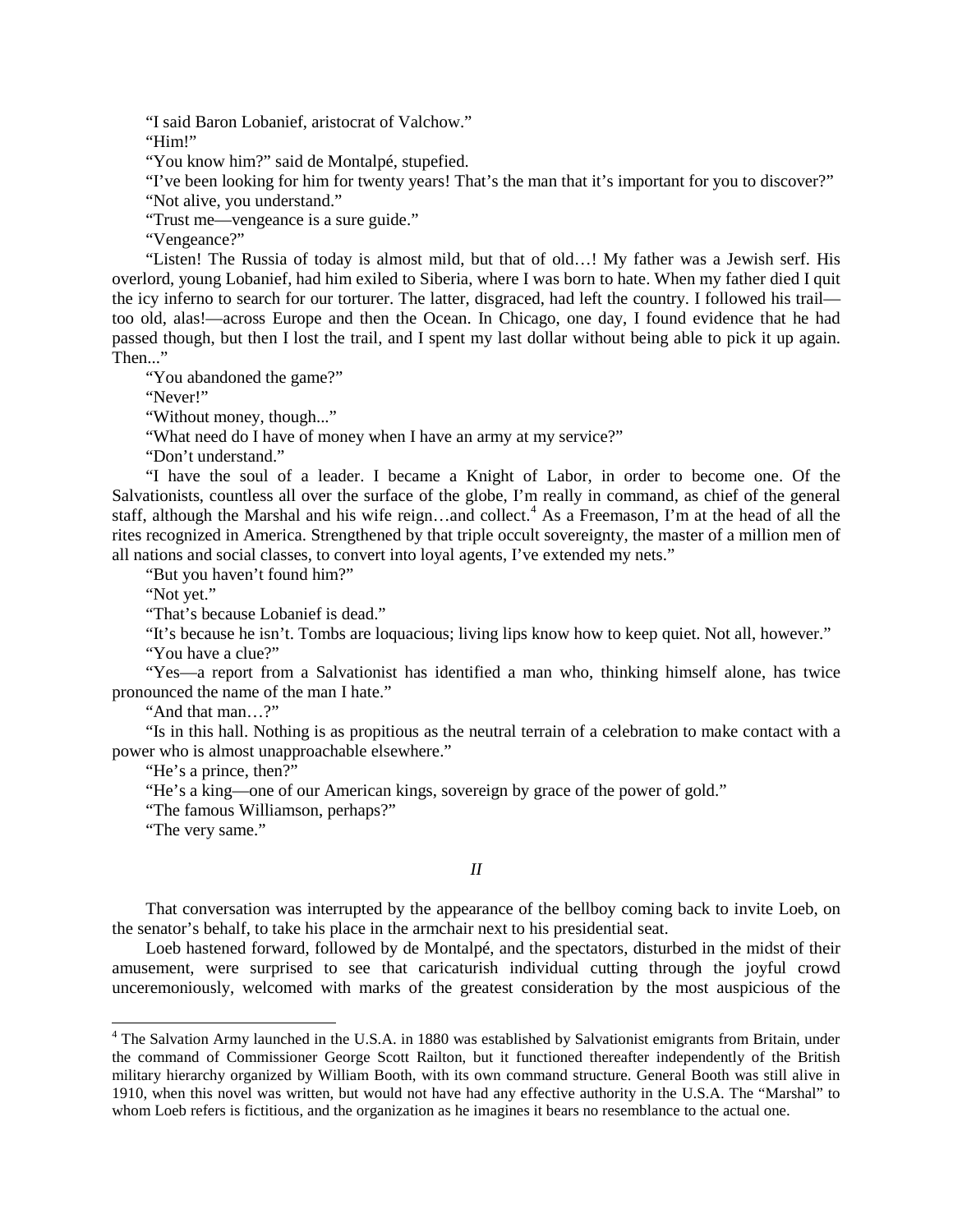conscript fathers. The latter were quite scandalized to see that their advances were welcomed no better than a downpour at a picnic.

That was because the unpolished Jonathan had experienced a great disappointment: the chairs that had been indicated to him as being occupied by Williamson and his groom were empty.

Did Loeb's arrival have anything to do with the sudden disappearance of the Mining King?

Not at all. Williamson was completely unaware of Jonathan. Since the curtain had gone up on the Aristophanean and truly quite witty Centrale Revue, his broad face, carefully shaven, whose colors remained almost juvenile in spite of the approach of his fortieth year and his blue eyes, devoid of any gleam, had not expressed the slightest interest and had remained phlegmatically disinterested, although the audience was crackling with increasingly enthusiastic bursts of laughter.

Suddenly, his closest neighbors had seen him stand up tranquilly and go away without the slightest gesture, accompanied by his inseparable Toby.

Loeb and de Montalpé had scarcely left the vestibule when the chief steward was surprised to see the celebrated mining industrialist come in by another door. "Our revue doesn't have the good fortune of pleasing you?" he asked, contritely.

"It bores me."

"To judge by the welcome our audience is giving it, however…"

"Too much laughing," declared the billionaire, in a plaintive voice. "It makes me feel ill. I'm as nervous as a woman."

He spotted an armchair, pushed it into the middle of the room, and made a sign to his groom, who brought forward a chair, on which Williamson put his feet, saying: "Cocktail!"

"Yes sir!" replied the stiff and starched flunkey, pivoting on his heel and disappearing through the service door.

Nonplussed, the steward thought he ought to intervene.

"Pardon me, but the hotel bar is only a few steps away, if you..."

"I'm all right here."

"It's just that…it's not really…the place, and..."

Very calmly, in a soft voice, as if wearied by the effort of making it audible, he said: "I don't mind. I have a horror of convention…like that revue at which they're laughing…leaving business behind, I have a poetic temperament...too many men in that theater hall. I like women's voices, for their charm…I'll wait here until it's finished."

"Your desires are law..."

"I know," said the billionaire, conclusively.

His eyes half-closed, Williamson remained still, and it was in silence that he absorbed, with indifferent slowness, the drink that his groom brought him.

Although the untimely arrival of Jonathan Loeb had not caused the exodus of the nonchalant billionaire, it had had the effect of forcing Claude Rolland to give up his seat next to the senator. As there was not a single free seat left, he retired to the back of the hall. Several stewards hastened to try to find him a place. He did not want the entire assembly to be disturbed on his account, however, so, offering the pretext of needing some air, he headed back to the little reception-room-cum-vestibule, where he certainly did not expect to find the other American. The chief steward informed him, as best he could, about the singular person who had forced the explorer's retreat, adding that he thought he had understood that Loeb had come with the intention of seeing Williamson.

"Pfft!" said the latter, emerging from his mutism without interrupting his absorbing occupation. "Doubtless some mendicant. Everyone in New York knows perfectly well that I never give anything."

"Rich as you are, Monsieur, I can hardly believe that," protested Claude.

Williamson looked at him sideways. "Charity," he declared, flatly, "creates paupers and ingrates, so it's acting badly. Life is a battle; so much the worse for those killed in action."

"That's a cruel theory."

"It's true. Anyway, I'm too warm-hearted to give alms."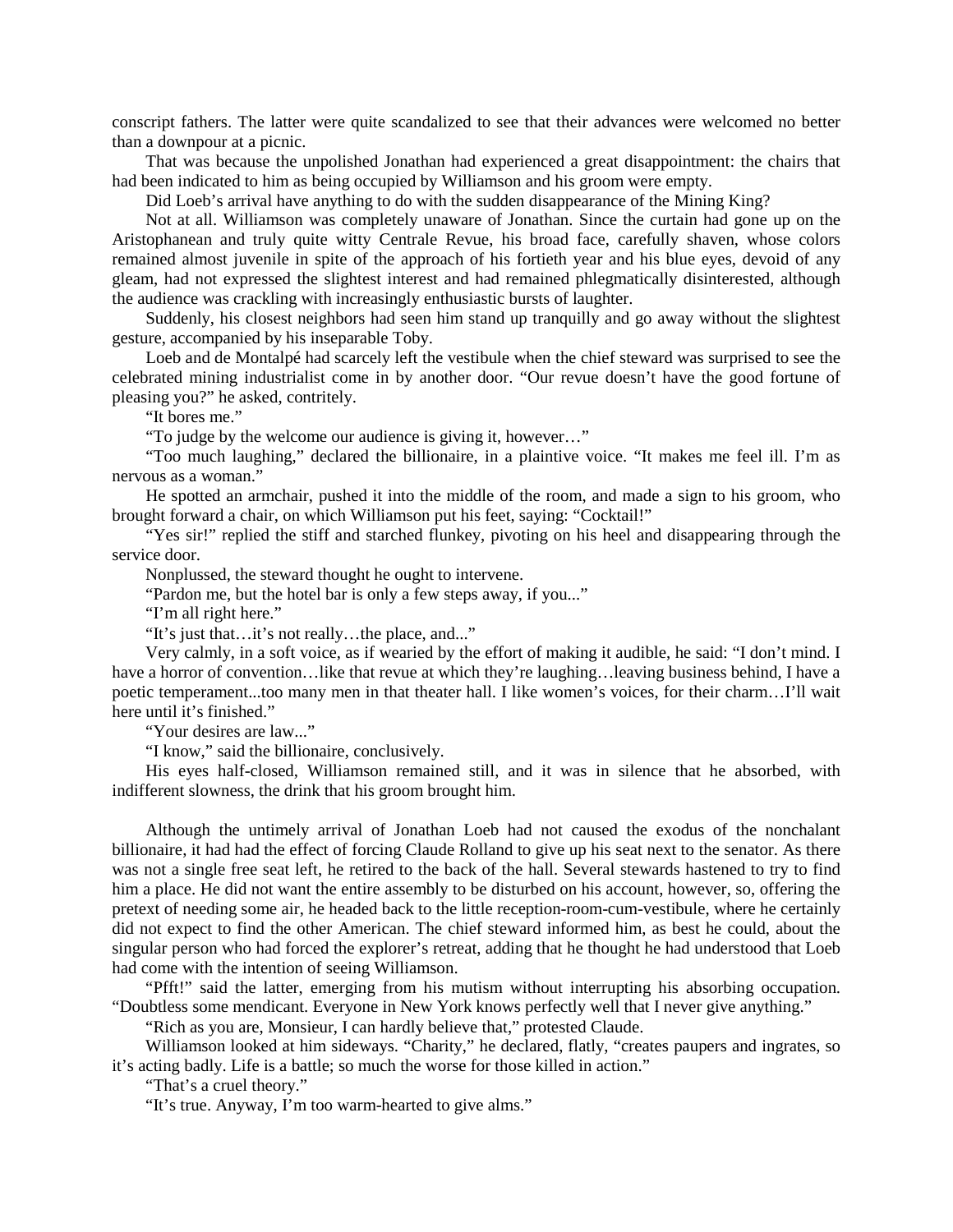Rolland and his comrade the steward looked at one another, legitimately surprised.

"That's…quite a paradox," the explorer could not help exclaiming.

"Not at all," affirmed the billionaire, in an icy tone. "I've very sensitive; hearing plaints makes me feel ill."

That was too much for Claude's natural generosity. "You prefer," he said, sarcastically, "to plug your ears."

"Yes…I'm so good!" And Williamson's voice softened with intimate emotion to add: "No one since Adam has been as good as me!"

"Theoretically!"

"Practically. I pay those I employ well and punctually. At Christmas, I even give them imperial gratifications."

"And in case of catastrophe, unexpected misfortune, you..."

"Wait. I like regularity. Anything that troubles it makes me feel ill. This year, one of my engineers a Frenchman—in order to save the honor of his family, he said, asked me for an advance on his salary..."

"You refused, evidently," said Claude Rolland, with increased sarcasm.

"No. I can't refuse—I'm too good. I just invited him to seek employment elsewhere."

"Mining King, perhaps," Claude whispered to the steward, indicating Williamson. "King of Egotists, for sure."

From her place in the celebration hall, Edmée had seen her brother make his rapid exit, and as she did not know the reason for it, the incomprehensible departure had astonished her greatly. Claude was everything to her; she loved him as much as she was proud of him. Not seeing him come back in, her astonishment was transformed into anxiety, which increased with all the customary rapidity of the feminine imagination. No longer able to contain herself, she left in her turn, followed by the faithful matelot, in search of news.

"Oh, there you are! I was afraid you were ill," she said to the explorer, emotional but reassured.

Williamson had turned his head negligently. "Is this your wife?" he asked.

"Who is this gentleman?" Edmée asked.

"Williamson, the rich Yankee," he relied, in a low voice. To the American, he said: "Mademoiselle is my sister."

"Good! Charming! How much?"

Claude started, and his face went red with anger. "Monsieur!" he said, menacingly.

"Oh, don't get upset…it's just habit…I was joking."

"In a singular fashion!" The young man took his younger sister's arm, and headed back toward the hall.

"Hey!" said Williamson. "You interest me. Come here!"

"Me?"

"With your sister."

"Not in this life, damn it!"

A sullen veil covered the clean-shaven features of the Mining King. "You're annoying me," he said. "In that case, I'm leaving."

The chief steward ran to Claude, his expression pleading. The latter stopped.

"All right," he said. "Out of regard for my young comrades." With a rather ill grace, he sat Edmée down, and asked the Yankee: "What do you want with us?"

"To know who you are."

"Claude Rolland, civil engineer," the young man announced, dryly.

"And the explorer that all Paris is talking about at the moment," the young woman added. Like her brother, she had a warm, musical and captivating voice.

"You have a delightful tone of voice, Mademoiselle," Williamson remarked. Addressing Claude, he said: "Explorer? Yes, I've heard mention of you. To get yourself massacred for the profit of others is very brave, but very stupid. Would you like to be the director of one of my mines? How much?"

"Nothing."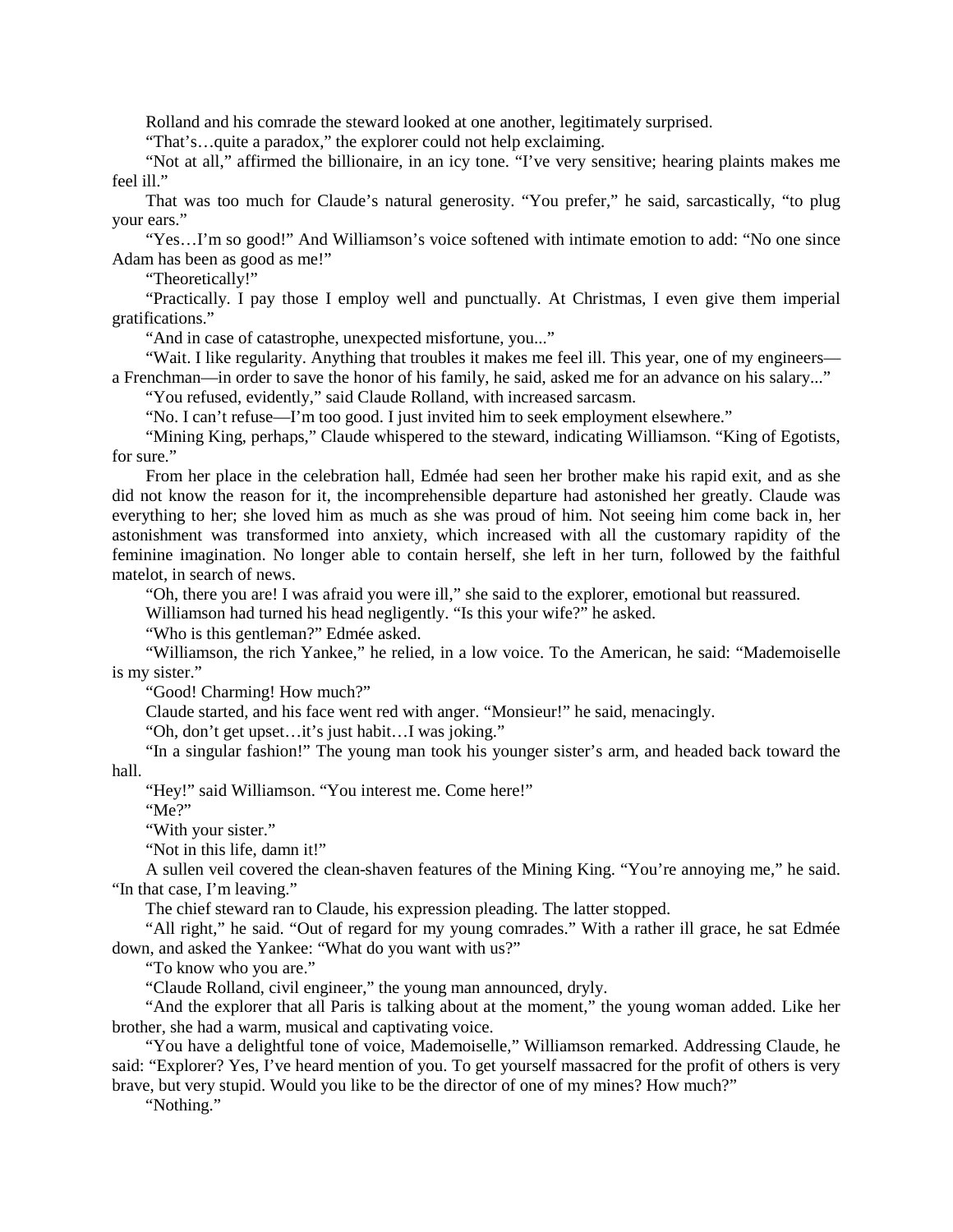"You're refusing?"

"I came back to France to devote myself to my sister."

"Mademoiselle will accompany you."

"Your behavior just now would forbid me to take her."

"You're not very flattering?"

"I'm not trying to be."

An expression of blissful satisfaction illuminated Williamson's face. In a brisk tone that contrasted with his previous phlegmatic morosity, he said: "Well, so much the better; that makes a change. Your European princes see spines curbing before them; with me, it's consciences. It flattered me for a time; now I'm blasé. I've run around the old continent after America, and it seems to me that I always have the same shop-window in front of me, by dint of always being pursued by the same offers of sale. I have four hundred million dollars; I'm tired of buying things...and people... too easily. Life obsesses me...your attitude is new to me, and I haven't been bored for the last five minutes."

Edmée looked at him with a pensive ingenuousness. "You're suffering from being too rich," she said.

"One is never rich enough. Gold gives one everything one can desire."

"Except for what it can't buy."

"And what is it that it can't buy, down here?"

"Disinterested sentiments, of course."

"They don't exist. No one does anything for nothing."

"Unless," Claude put in, "the motive is honor, or duty, or glory?"

"There's no other motive in human actions but money," the billionaire declared, almost brutally, becoming cold again. "Honor, duty and glory are masks that disguise the true goal."

"Monsieur," said Claude, "just now your words made me indignant. I was wrong, Now, I feel sorry for you."

Williamson opened his eyes wide, looked the young explorer up and down, and then emitted a formidable burst of laughter. "Feel sorry for me—me, whom everyone envies! Ha ha ha—that's funny. Is that your opinion too, Mademoiselle?"

"Sincerely, Monsieur, yes."

"Perfect! Oh, what fun I'm having! I'm indebted to you both for that pleasure. Williamson never leaves debts unpaid. Since you don't want to run one of my mines, I'll find some other way to acquit myself." He tipped back his armchair, shaken by inextinguishable laughter. "Someone feels sorry for me! Oh, I'll laugh about that for a long time!"

The racket of a storm of applause and cheers next door cut his hilarity short.

"That's the end of the final sketch in the revue," said the steward.

"Oh, already!" said Williamson, regretfully, his features resuming their expression of froideur and ennui.

Edmée stood up and drew her brother aside. "That man is very famous and very rich, Claude," she said, "but I don't think he's happy. Really, I pity him."

A flood of spectators irrupted into the reception room; among the first were Dupeyroux, who, followed by Loeb, headed straight for the Mining King, his heart in his mouth.

The latter stopped the first spectator who came to hand and, pointing at the conscript father, demanded laconically: "Who's he?"

"Monsieur le Sénateur, the president of the celebration," was the reply.

"A politician," murmured the billionaire, with a scornful grimace.

Dupeyroux bowed to him ostentatiously, but did not have time to open his mouth.

"Oh, no speeches," said Williamson. "They bore me. You want to thank me for having come? Well, shake my hand and let that be the end of it."

Nonplussed and vexed, the senator replied: "You'll permit me, at least, to introduce you to one of your compatriots, who asked me to do so? Monsieur Loeb, chief..."

A rude tap on the arm cut off the speech again. "Thanks—I'll take it from here," Jonathan declared.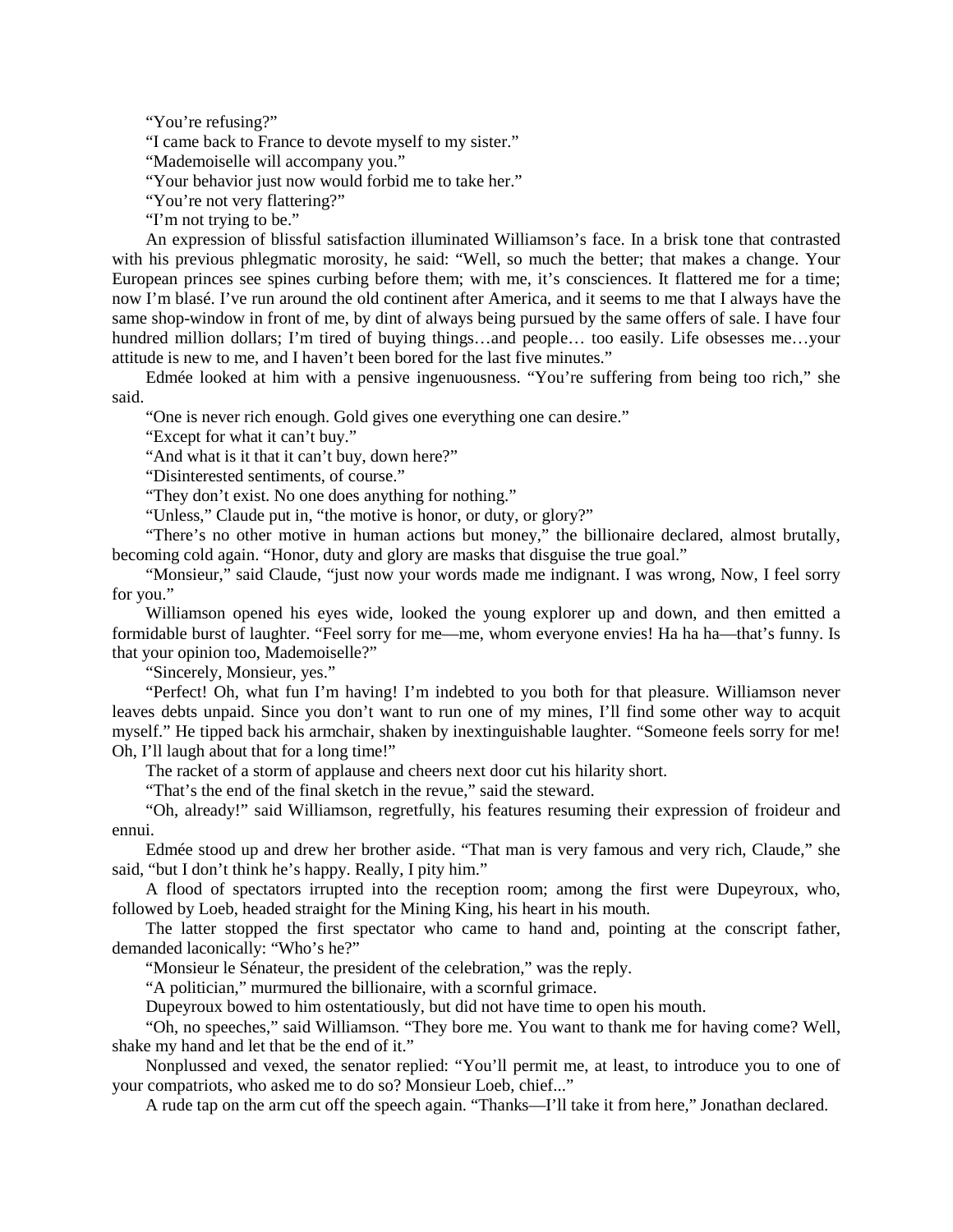"What boors these Yankees are!" muttered Dupeyroux.

Loeb and Williamson were staring at one another coldly and stiffly, at close range.

"You are…?" the latter demanded, through pursed lips.

"Your equal," said the other. "You've elevated yourself above men by gold, I by domination. You buy, I command."

"Loeb? Good. I remember…I know. What do you want?"

"To talk."

"Between eight and nine, at my hotel."

"Same time at mine."

There was a glacial silence between those two gigantic prides, without any movement, without the slightest play of the physiognomy. From the first moment of contact they had been measuring one another with a superb calmness.

Dupeyroux, in whom long parliamentarian habits had killed all sterile self-respect, pulled himself together urgently. "I have a hunt, an hour from Paris, in which fur and feather abound. If, tomorrow, for example, Monsieur Williamson would like to do a little shooting, I hope that Monsieur Loeb wouldn't refuse to join him?"

"Neutral ground," said Jonathan, without ceasing to stare at his compatriot, who maintained his silence.

"You'd have complete independence, Messieurs," Dupeyroux added. "I'll be there on my own to receive you, with my secretary, Monsieur Rolland."

"Monsieur Rolland is your secretary?" articulated Williamson, who appeared to unfreeze. "He interests me, that young man. I'll come to kill a few of your beasts tomorrow."

"Bravo!"

"Unless.…" He shouted: "Toby! The New York *Herald*, quickly!"

Like a flash of lightning, the groom opened a path through the increasingly dense crowd of engineers and Centrales that were almost filling the reception room, where the Mining King was a powerful magnet for curiosity.

"What!" exclaimed the senator. "You need to consult the New York *Herald* to know…?"

"Whether it's permissible for me to be your guest? Yes. You're astonished that I, who disposes at my whim of the work and time of others, don't have complete liberty in my own actions? That's the case, however; every day, for fifteen years, I've been waiting for an item of information to which death alone will prevent me from responding."

The reception room had suddenly immobilized. People scented a mystery, and all ears had become curiously attentive, none more so than those of Loeb and his interested satellite, Grégoire de Montalpé.

The Mining King had the distinct impression that the general movement was sympathetic to him, and, submissive to a kind of subconscious impulse, since he had thus attracted an interest that his fortune of which his fortune could not, in all sincerity, furnish him a complete aliment, he raised his voice slightly, and addressed the whole room.

"Messieurs," he said, "the prestige of an exceptional wealth is sufficient for me, and I don't want, before men of science, to usurp that of scientific genius. Fifteen years ago, when I was a poor reporter, I pulled an old man out of the Hudson whom I cared for in my home. Having recovered consciousness, he began by cursing me for having thwarted his suicide. Suddenly, however, after having looked at me as if he were searching the utmost depths of my soul, he asked me to tell him my story.

"It didn't take long. A foundling, picked up half-dead by English soldiers at Fort William—hence my name—I'd been brought up by them on that Canadian territory, until the day I ran away to the United States to attempt to make my living freely. Of my early childhood I had but one memory: a heart-rending cry and the ground opening up ahead of me.

"When I'd finished talking, the old man closed his eyes for a long time, and then he said to me: 'Williamson, you were well-inspired to save me. I'll make you the richest man in the world. You only have to dig the ground where I tell you to do so in order to extract mineral treasures. Now, Old Sinker doesn't lie"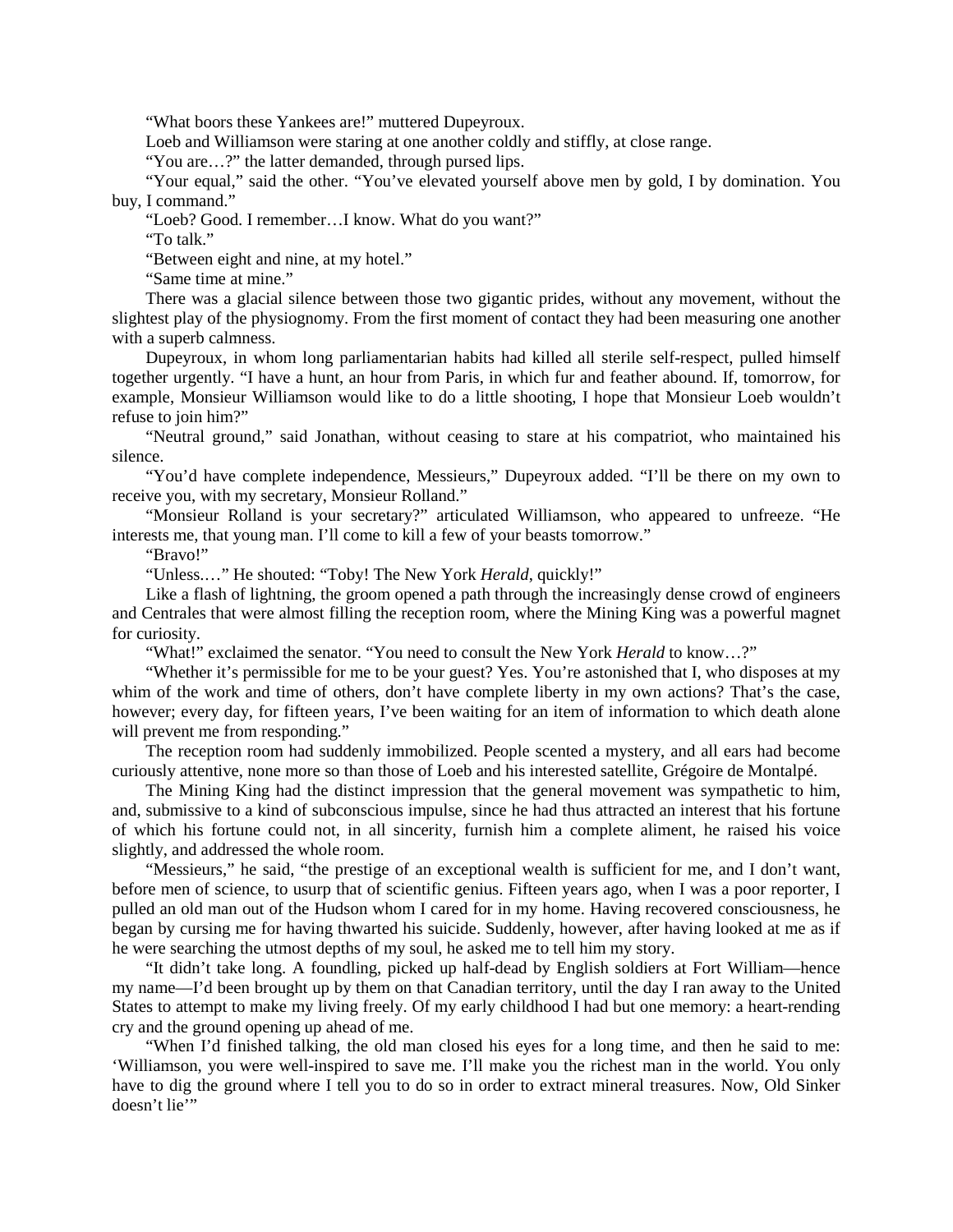At that name, gravely pronounced, Jonathan Loeb shivered. "Old Sinker," he murmured. "The old well-digger. What a flash of light, perhaps!"

"Who's Old Sinker?" de Montalpé asked Loeb, in a whisper.

The other replied, in a troubled voice: "A singular monomaniac who, it's said, spends his life fathoming the depths of the earth, without any apparent objective."

Meanwhile, Williamson continued: "I never saw him again. I've never known where in the world he was drawing breath. But for fifteen years, without asking anything from me in return, he's indicated to me the precious deposits that have made my fame and fortune. I've often repeated that story, before this evening, in all humility, but no one wants to oppose the legend; they prefer not to believe me."

"Then…he writes to you?" asked Loeb.

"Old Sinker has never written to me."

"You see him in revelatory dreams, then?" Dupeyroux joked, ponderously.

"I receive, without any indication of provenance, a fragment of a map of the designated country, with the initial of the nature of the deposit and a red dot. That's it! I give the map to an engineer, whom I make responsible for the exploitation, and once the land is bought, I'm the master of one more superb mine. It's perfectly simple."

"So simple," observed the senator, "that any practical joker could send you to the ends of the earth to waste your efforts."

Williamson smiled. "Impossible! There's a 'sign.' For, in telling you that the man has not demanded anything of me, I was only talking about money. He imposed a tattoo on me—oh, something trivial, hardly visible—and an oath to come without delay in response to his summons when...he judged the moment had come, he said, to give me the means to be the master of the world."

"How?" demanded Loeb.

"That's his secret."

"It's the height of fantasy…or mild madness," declared the future minister, laughing. Then, on seeing Jonathan's somber face he added: "You're not laughing, Monsieur Loeb? Such pretension doesn't merit anything else, though."

"How do you know?" retorted the occult dominator, violently. "Nothing is impossible…in America." The orator of the Luxembourg shrugged his shoulders.

The groom reappeared, carrying the great transatlantic paper, of which his master took possession unhurriedly, and unfolded it, saying: "It's purely to acquit my conscience. It would be very extraordinary if, after fifteen years of waiting, this very evening..."

Suddenly, he shuddered, in spite of all his phlegm. His finger on the newspaper, his voice rendered uncertain by an emotion stronger than his will, he articulated: "He's summoning me!"

Loeb, who had rapidly slipped behind Williamson, uttered a hoarse cry and exclaimed: "The sign! And the two letters: L. F. That's all I wanted to know: Old Sinker is Lobanief!"

That name was repeated in a triple echo, by de Montalpé—for reasons we know—but also, simultaneously, by Claude Rolland and Edmée, whose brother squeezed her wrist and whispered in her ear: "Shut up!"

De Montalpé ran to Loeb, heart-broken. "He's alive then?" he said.

"What does it matter, if I'm now sure of finding him? How much money do you have left?"

"A hundred thousand."

"Dollars?"

"Francs."

"It's enough. You'll have your inheritance and I'll have my revenge."

Transported by such a firm assurance, the elegant Grégoire seized Jonathan's powerful and bony hand: "Oh, it's my lucky star that caused me to run into you. Thanks to you, the cousins are sunk! To the lucky de Montalpé, the hoard!"

Someone touched him on the shoulder. It was Claude, with Edmée on his arm, who looked him in the eye and said, ironically: "Evil designs rarely succeed, Monsieur de Montalpé."

"Pardon me, but…?"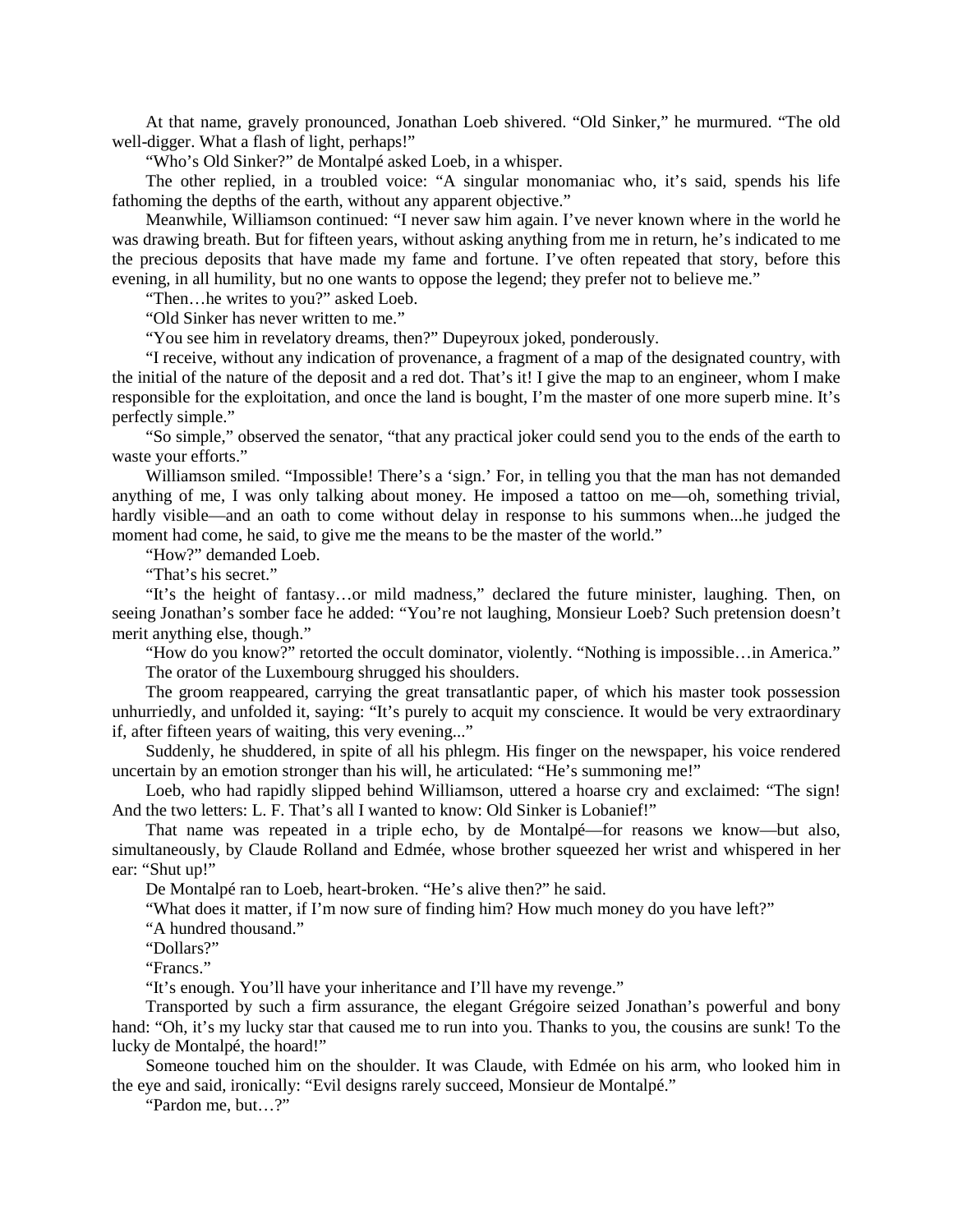"Why am I interfering, no? What do you expect—I'm interested in those poor cousins."

"Bah! Petty paupers that I've never seen, and who'll never know anything."

"It would have been necessary, for that, not to inform them."

"What?"

"Our maternal grandmother—my sister and I—was named…Lobanief."

"Like mine! Damn it! They're the cousins! What a gaffe, my emperor!"

"Chatterbox!" whispered Jonathan, in his ear. "Don't worry—I'll take care of them ...as well as *him*." He indicated Williamson with a glance.

At Loeb's exclamation, the Mining King had bitten his lip, but he had immediately expelled any expression of annoyance, and traced a few figures in his notebook. He tore it out and handed it to his groom. "That dispatch to Camper and Nicholson at Gosport, to send me the steamer *Astrea*." Then he went straight to Loeb. "You've discovered my secret. You can't have any interest in it?"

"Yes—that of catching up with your Lobanief."

"You won't reach him."

"We'll reach him!" proclaimed de Montalpé, incorrigibly loquacious, adopting the attitude and tone of a braggart.

Williamson looked at the reckless snob disdainfully and called out: "Monsieur Rolland!"

The latter came forward, with Edmée.

"I heard just now, while writing in my notebook," the billionaire said to them, "that you have an interest in your relative Lobanief."

"It's of little consequence to me," said Claude, "but for the benefit of my sister, certainly. Unfortunately, our means..."

"I've told you that I'm indebted to the two of you. I'll offer you a voyage."

"Us?" said the two young people, looking at one another.

"Unless your prejudices against me..."

"The frankness of your story has dispelled them," said Claude.

"So?"

After a brief hesitation, Edmée nodded her head, gravely. Without the slightest reticence, the young explorer said: "We accept, Monsieur."

Bowled over, Senator Dupeyroux hastened toward his secretary. "What? You're leaving? What about my interpellation? And your unfinished work, which is the lynch-pin? Such a defection is impossible! It would mean disaster for me…and ridicule…and...." He dared not add: *and my portfolio up in flames!*

"That's true," Claude sighed. "I've promised..."

Williamson intervened. "Can you not, Monsieur Rolland, do the work during the journey?"

"But what about the time it will take to reach me!" protested Dupeyroux. "The interpellation is fixed for a fortnight hence."

"Good. You'll have plenty of time. I'll have it cabled from New York."

"But that will cost..."

"A bagatelle. Come on, it's agreed. You two, rendezvous tomorrow at the Le Havre express, eight twenty-five. Toby, hat and overcoat..."

While the groom ran to fetch his master's hat and coat, the latter felt Jonathan Loeb take hold of his arm and draw him to one side.

"Do you know how that infernal Lobanief intends to make you master of the world?"

"What does it matter to you whether I know or not?"

"I've had strange reports regarding Old Sinker. That accursed demon is capable of anything, perhaps even stealing some frightful secret from God. Whatever infernal power he's conquered, he won't transmit it to you."

"Because?"

"I don't want that"

"I'm not afraid of you."